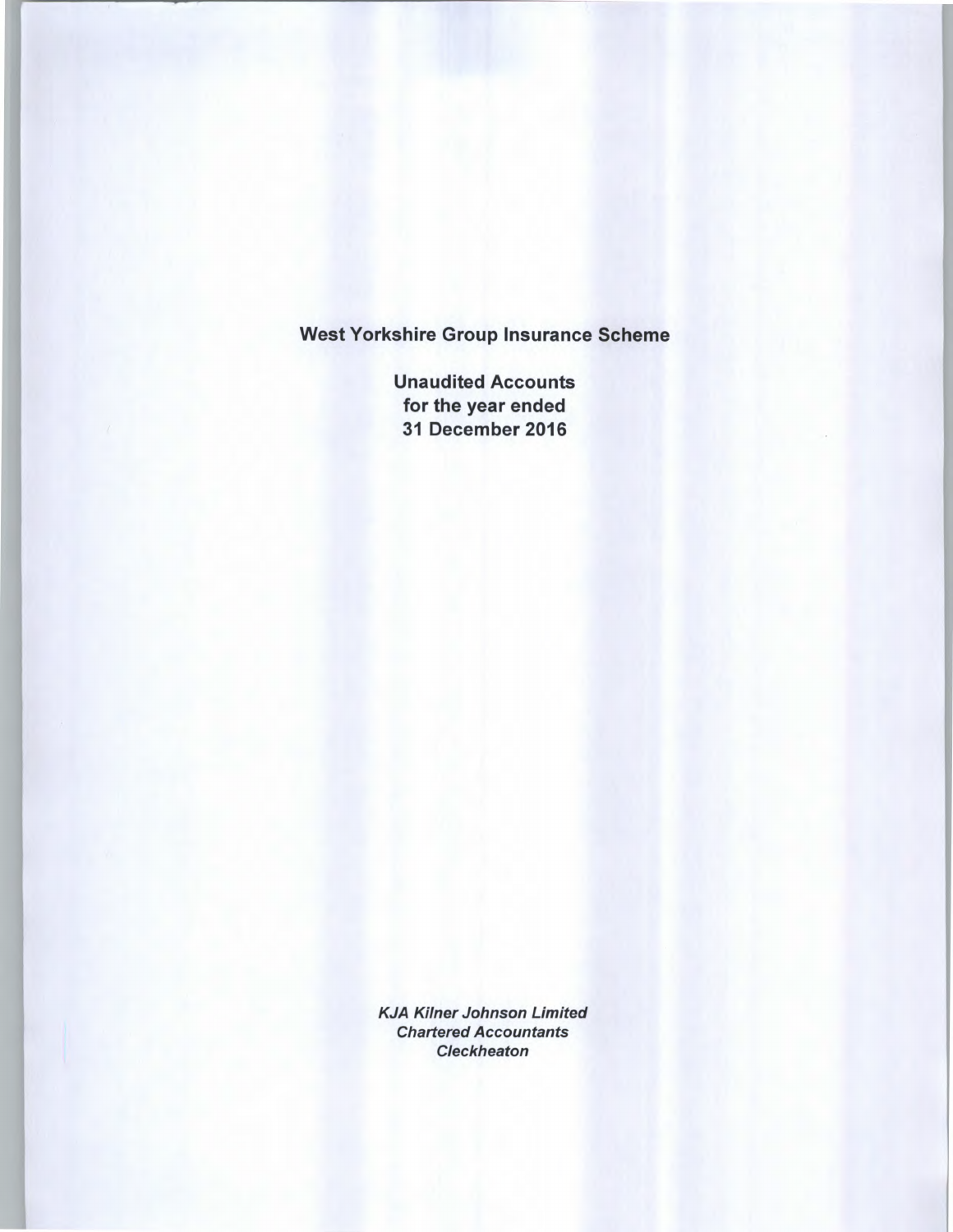### **Contents**

|                                      | Page    |
|--------------------------------------|---------|
| <b>Business information</b>          |         |
| <b>Chartered Accountants' report</b> | 2       |
| Profit and loss account              | 3       |
| <b>Balance sheet</b>                 |         |
| Notes to the accounts                | $5 - 6$ |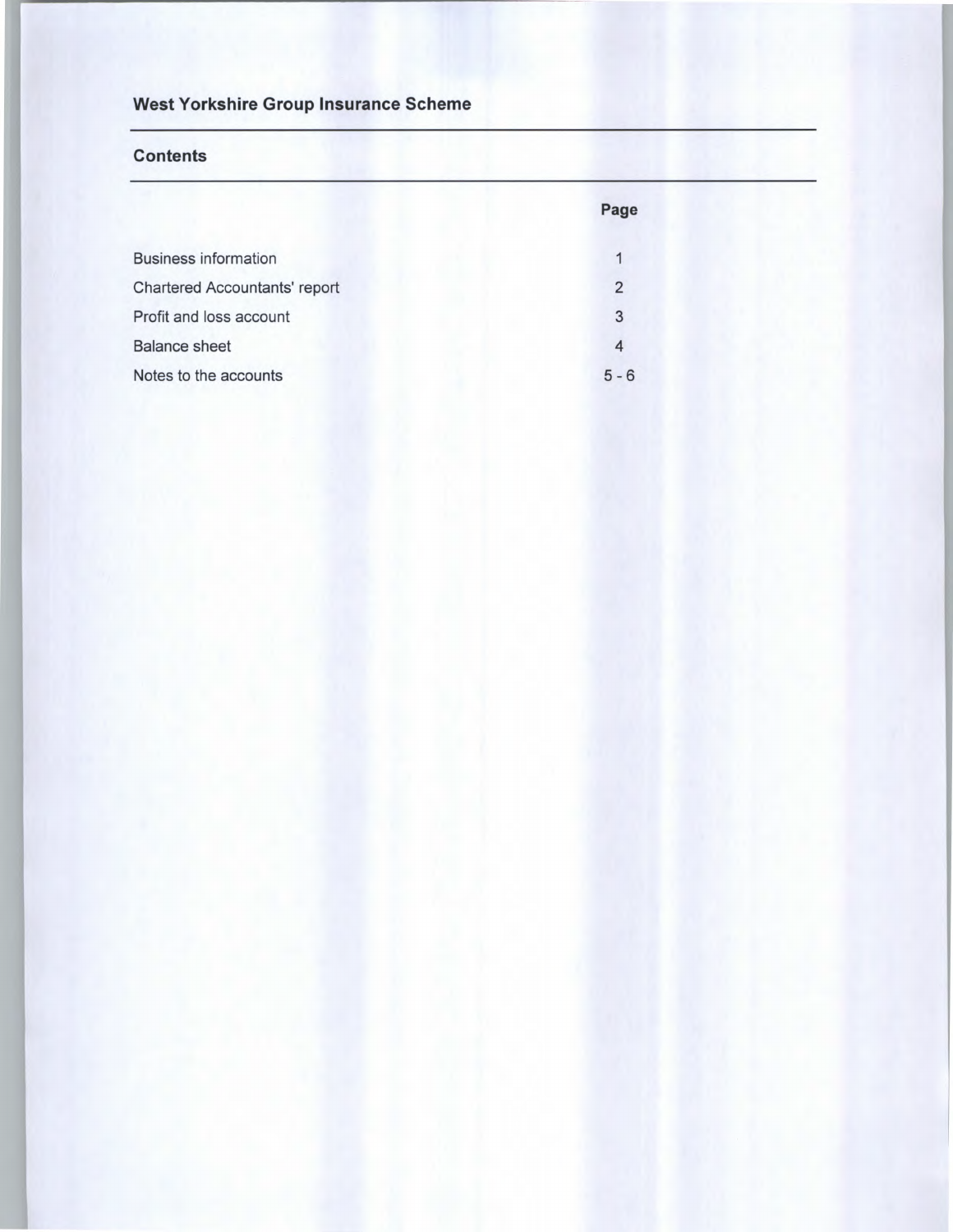### **Business Information**

**Accountants** KJA Kilner Johnson Limited Network House West 26 **Cleckheaton** West Yorkshire BD19 4TT

**Scheme Address** Federation Offices Trennarren 3 Eastmoor Road **Wakefield** West Yorkshire WF1 3RY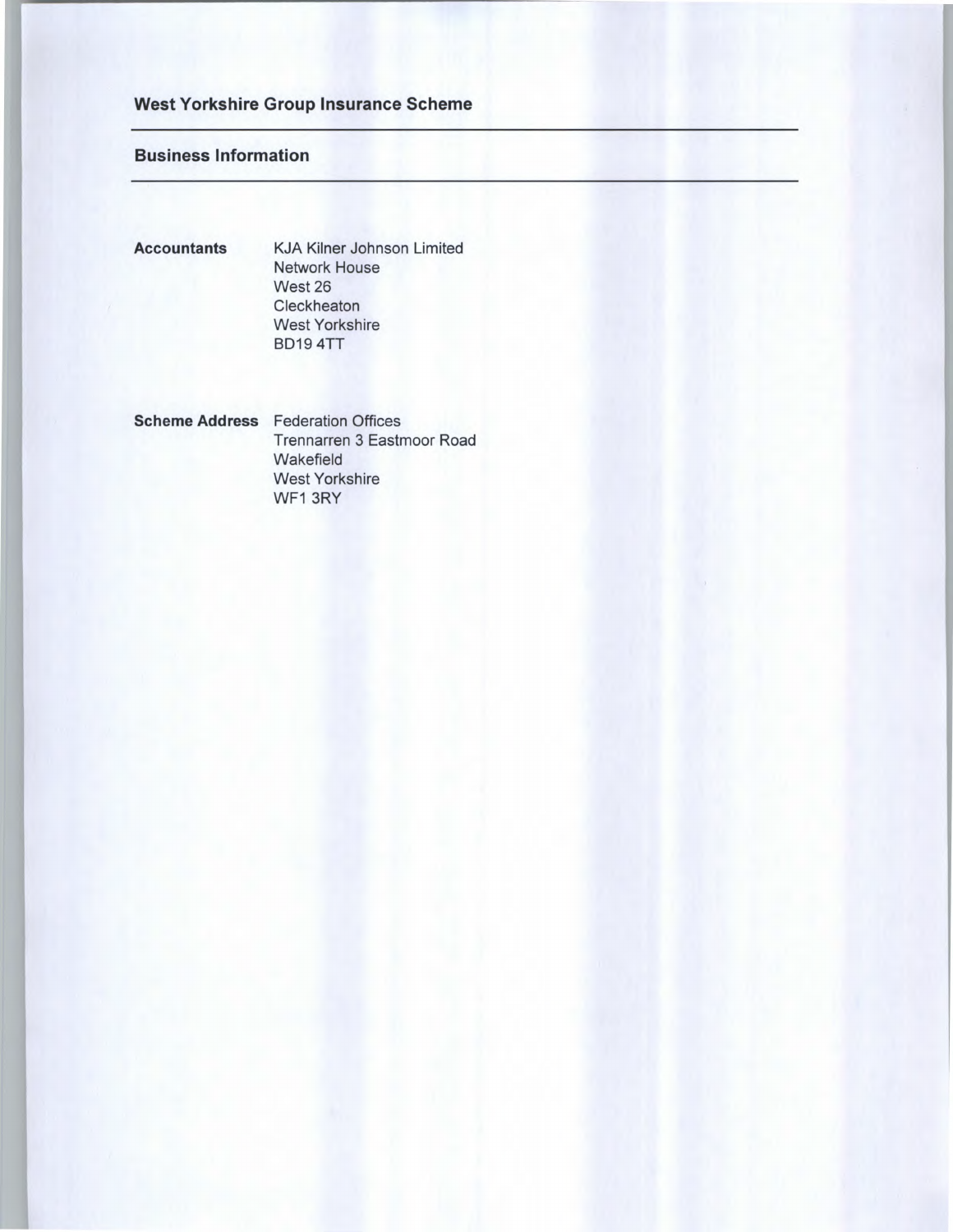### **Chartered Accountants' report to West Yorkshire Group Insurance Scheme on the unaudited accounts**

In accordance with the engagement letter, we have compiled the accounts which comprise the Profit and Loss Account, Balance Sheet and the related notes from the accounting records and information and explanations you have given to us.

The accounts have been compiled on the accounting basis set out in note 1. The accounts are not intended to achieve full compliance with the provisions of UK Generally Accepted Accounting Practice.

This report is made to you in accordance with the terms of our engagement. Our work has been undertaken so that we might compile the accounts that we have been engaged to compile, report to you that we have done so, and state those matters that we have agreed to state to you in this report and for no other purpose. To the fullest extent permitted by law, we do not accept or assume responsibility to anyone other than you for our work or for this report.

We have carried out this engagement in accordance with technical guidance issued by the Institute of Chartered Accountants in England & Wales and have complied with the ethical guidance laid down by the Institute.

You have approved the accounts for the year ended 31 December 2016 and have acknowledged your responsibility for them, for the appropriateness of the accounting basis and for providing all information and explanations necessary for their compilation.

We have not verified the accuracy or completeness of the accounting records or information and explanations you have given to us and we do not, therefore, express any opinion on the accounts.

# KJA Kilner Johnson Lunuted

**KJA Kilner Johnson Limited Chartered Accountants Cleckheaton** 

31 January 2017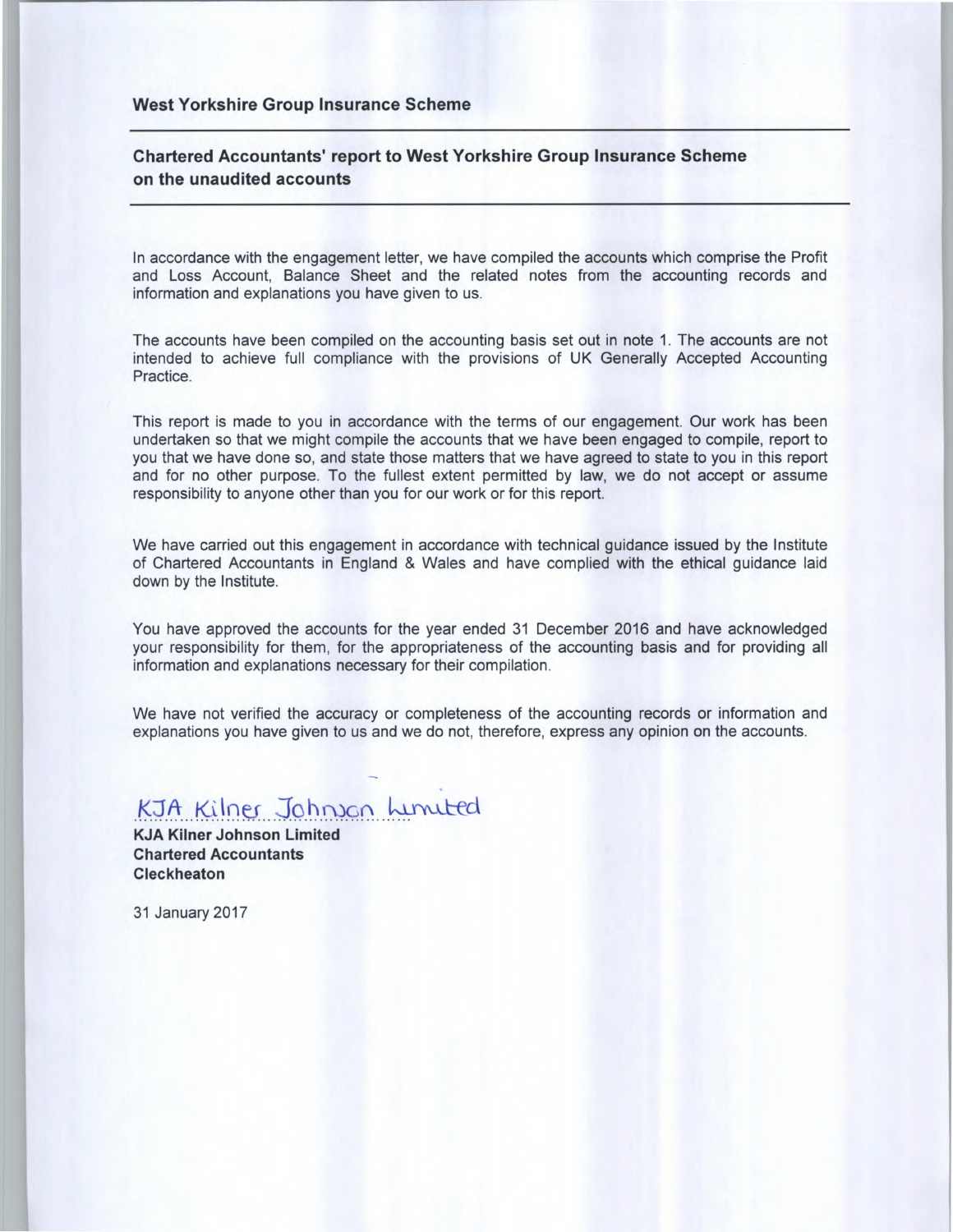|                                 | 2016<br>£ | 2015<br>£ |
|---------------------------------|-----------|-----------|
|                                 |           |           |
| <b>Contributions</b>            | 1,964,653 | 1,951,871 |
| Other direct costs              | 1,816,438 | 1,799,462 |
| <b>Gross surplus</b>            | 148,215   | 152,409   |
| <b>Other income</b>             | 798       | 1,305     |
| <b>Expenses</b>                 |           |           |
| General administrative expenses | 45,429    |           |
| Legal and professional costs    | 630       | 600       |
|                                 | 46,059    | 600       |
| <b>Surplus</b>                  | 102,954   | 153,114   |

# Trading and Profit and Loss Account for the year ended 31 December 2016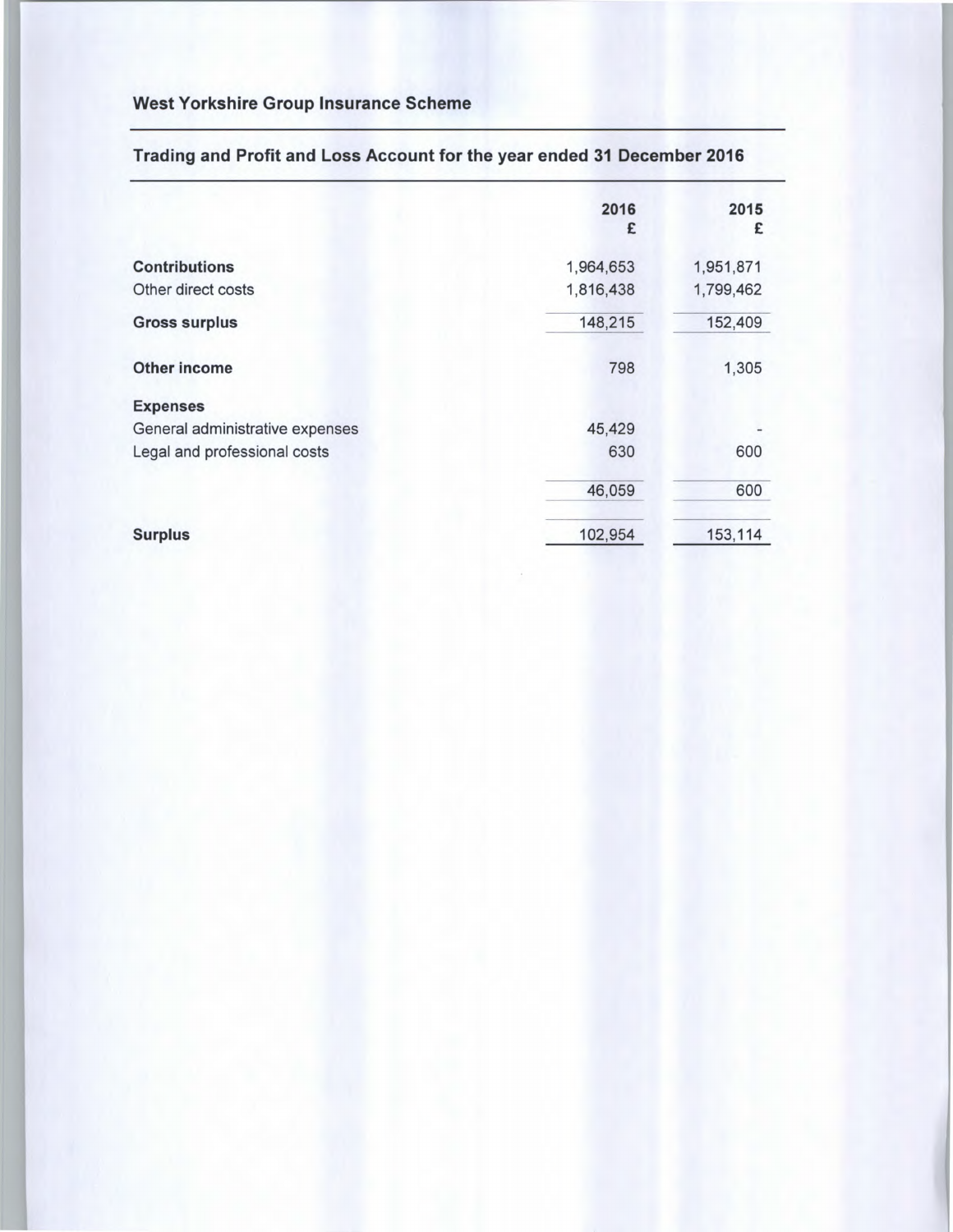#### **Balance Sheet as at 31 December 2016**

|                                | <b>Notes</b> |         | 2016<br>£ |         | 2015<br>£ |
|--------------------------------|--------------|---------|-----------|---------|-----------|
| <b>Current assets</b>          |              |         |           |         |           |
| Debtors and prepayments        | 4            | 8,205   |           | 8,528   |           |
| Bank/building society balances |              | 274,222 |           | 170,915 |           |
|                                |              | 282,427 |           | 179,443 |           |
| <b>Current liabilities</b>     |              |         |           |         |           |
| Trade creditors/accruals       |              | 630     |           | 600     |           |
| <b>Net current assets</b>      |              |         | 281,797   |         | 178,843   |
| <b>Net assets</b>              |              |         | 281,797   |         | 178,843   |
| <b>Reserves</b>                |              |         |           |         |           |
| Balance at start of period     |              |         | 178,843   |         | 25,729    |
| Surplus                        |              |         | 102,954   |         | 153,114   |
|                                |              |         | 281,797   |         | 178,843   |

I approve these accounts which comprise the Profit and Loss Account, Balance Sheet and related notes. I acknowledge my responsibility for the accounts, including the appropriateness of the accounting basis as set out in note 1, and for providing all the information and explanations necessary for their compilation.

**Trustee** 

**Trustee** 

31 January 2017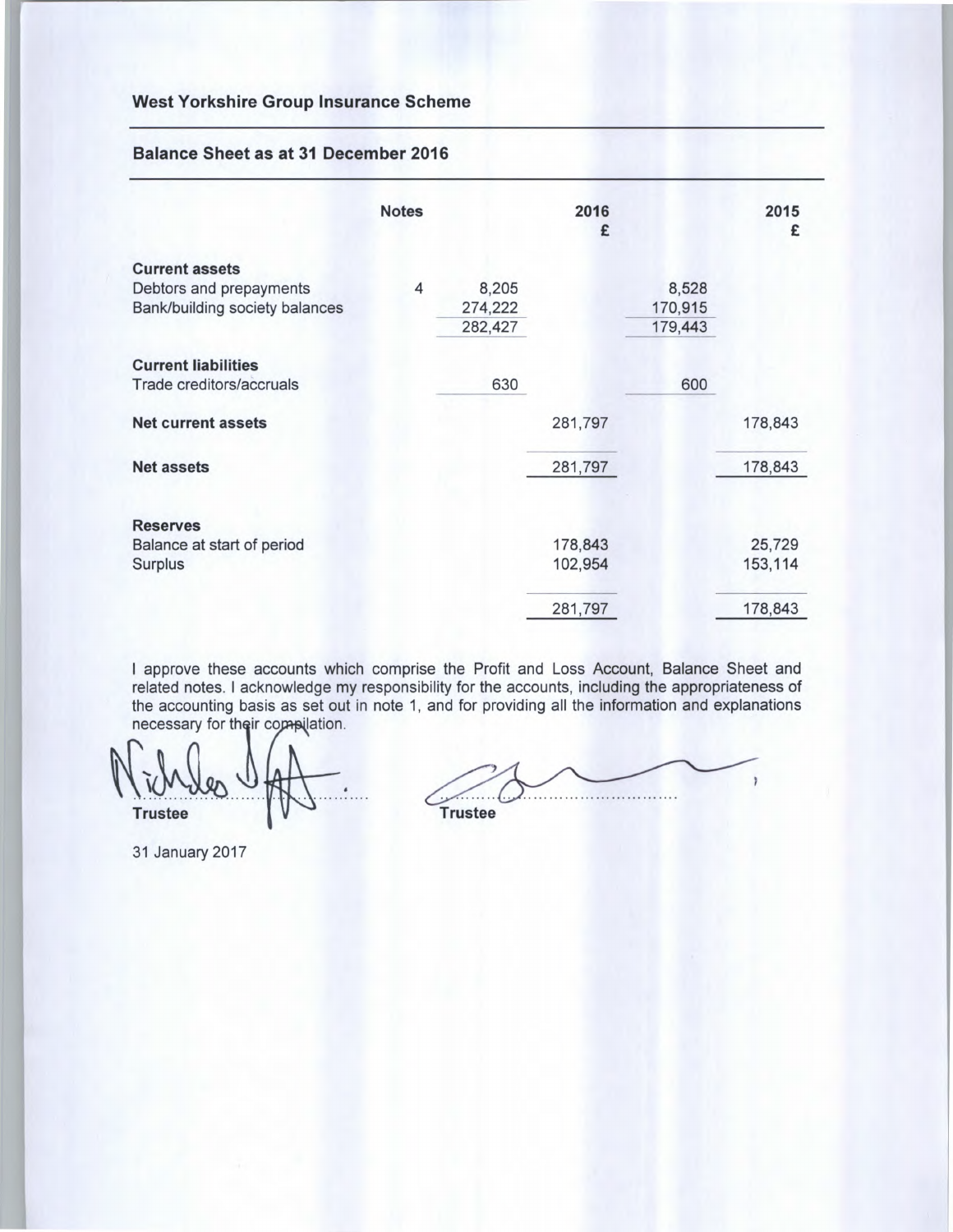### Notes to the accounts for the year ended 31 December 2016

#### **I Accounting basis**

The accounts have been compiled on a basis that enables profits to be calculated in accordance with UK Generally Accepted Accounting Practice.

### 2 **Profit and loss account analysis**

|                                        | 2016<br>£  | 2015<br>£  |
|----------------------------------------|------------|------------|
| <b>Contributions</b>                   |            |            |
| Serving member contributions           | 1,225,466  | 1,237,839  |
| Retired member contributions           | 739,186    | 714,032    |
|                                        | 1,964,653  | 1,951,871  |
| <b>Other direct costs</b>              |            |            |
| Serving members insurance premium      | 1,125,168  | 1,134,193  |
| Retired members insurance premium      | 691,270    | 665,269    |
|                                        | 1,816,438  | 1,799,462  |
| <b>Other income</b>                    |            |            |
| Interest receivable                    | 334        | 347        |
| Commissions                            | 464        | 958        |
|                                        | 798        | 1,305      |
| <b>General administrative expenses</b> |            |            |
| Pims training                          | 22,225     |            |
| Office costs                           | 8,159      |            |
| Counselling                            | 14,820     |            |
| Other expenses                         | 225        |            |
|                                        | 45,429     |            |
| <b>Legal and professional costs</b>    |            |            |
| <b>Accountants fees</b>                | 630        | 600        |
| <b>Other expenses</b>                  |            |            |
| Insurance policy lump sum              | (867, 500) | (987, 500) |
| Death in service                       | 867,500    | 987,500    |
|                                        |            |            |
| 3<br><b>Average members</b>            | 2016       | 2015       |
|                                        | £          | £          |
| Serving members                        | 2,570      | 2,570      |
| Serving members & spouse               | 1,557      | 1,557      |
| <b>Retired members</b>                 | 589        | 589        |
| Retired members & spouse               | 1,091      | 1,091      |
|                                        | 5,807      | 5,807      |